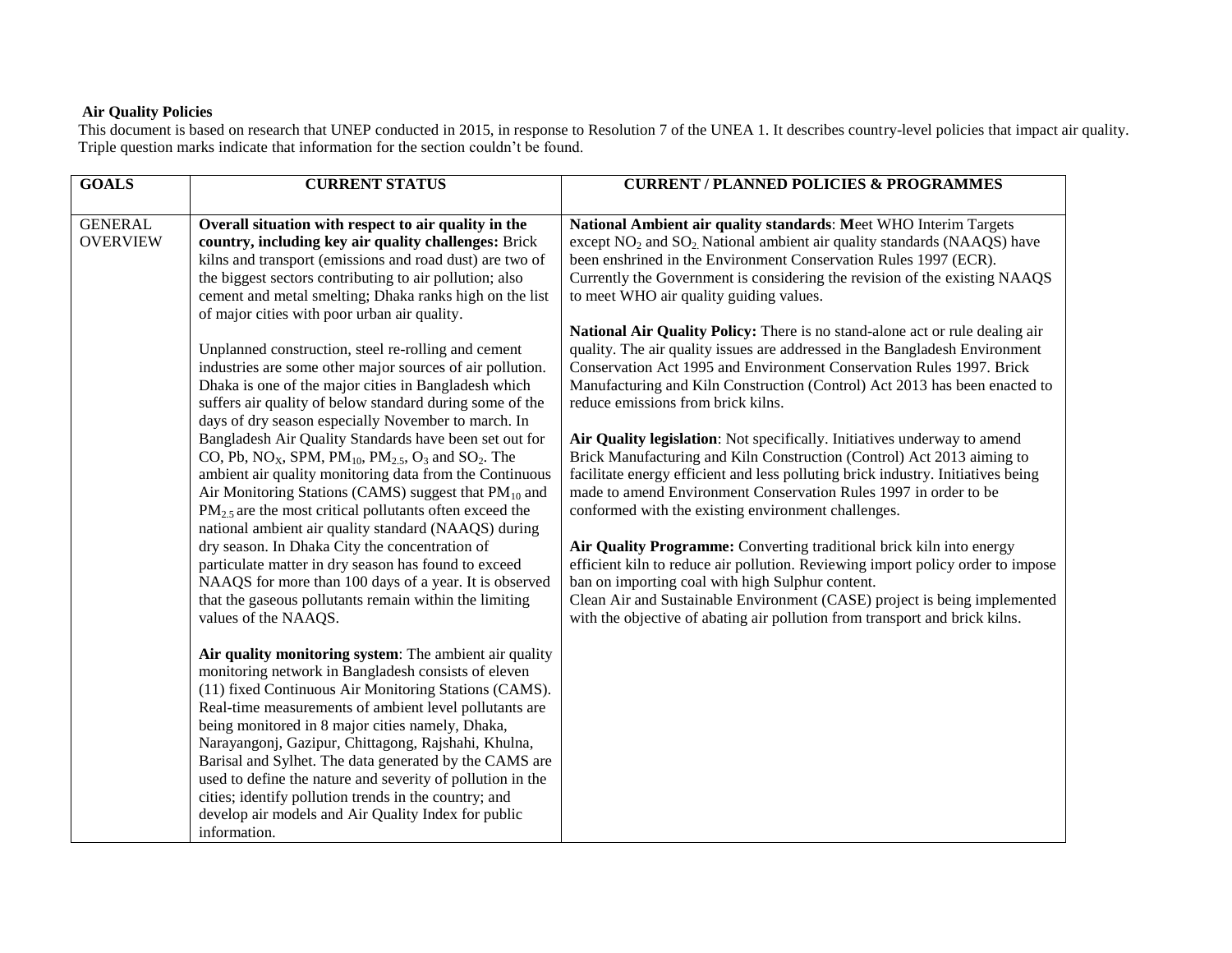| <b>REDUCE</b>     | Industries that have the potential to impact air                                                     | Emission regulations for industries: Environmental Conservation Rules                                                                          |
|-------------------|------------------------------------------------------------------------------------------------------|------------------------------------------------------------------------------------------------------------------------------------------------|
| <b>EMISSIONS</b>  | quality: Cement, brick industry, unplanned construction                                              | 1997 regulates industrial emission; Brick Manufacturing and Kiln                                                                               |
| <b>FROM</b>       | acting are the main sources of air pollution. (Textile and                                           | Construction (Control) Act 2013 has been enacted to reduce emissions from                                                                      |
| <b>INDUSTRIES</b> | garments factories are not major sources of air pollution                                            | brick kilns.                                                                                                                                   |
|                   | in the context of Bangladesh).                                                                       |                                                                                                                                                |
|                   | Monitoring of stack emissions and ambient AQ not fully                                               | Small installation's emissions regulated: Regulated by the Environment                                                                         |
|                   | implemented; lack of AQ information on emissions and                                                 | Conservation Rules, 1997. For Environmental Clearance purpose                                                                                  |
|                   | concentration levels hampers effective enforcement of                                                | industries/projects are categorized into 4 classes namely, Green, Amber-A,                                                                     |
|                   | regulations                                                                                          | Amber-B and Red. Small installations are mostly Green or amber-a category                                                                      |
|                   | Measurement of in-stack emission is carried out for                                                  | projects which, for obtaining environmental clearance.                                                                                         |
|                   | enforcement purpose. However, the Department of                                                      |                                                                                                                                                |
|                   | Environment lacks enough equipment and technical<br>manpower for rigorous stack emission monitoring. | Renewable energy investment promoted: Yes, but inadequate financial                                                                            |
|                   |                                                                                                      | incentive or regulatory support – need feed-in tariffs towards promotion of<br>Renewable Energy (according to Sustainable and Renewable Energy |
|                   | GDP of country: US\$ 172.9 billion (2014)                                                            | Development Authority of Bangladesh); Renewable Energy Policy 2009:                                                                            |
|                   |                                                                                                      | Equipment and spare parts exempted from duty and 5% VAT, 5 years income                                                                        |
|                   | Industries' share of GDP: 30%                                                                        | tax exemption                                                                                                                                  |
|                   |                                                                                                      |                                                                                                                                                |
|                   | Electricity sources: Natural gas (63%) and furnace oil                                               | <b>Energy efficiency incentives:</b> Programs include energy audit (yet to launch),                                                            |
|                   | (21%)                                                                                                | distribution of improved cook stoves, improved brick kiln, improved rice                                                                       |
|                   |                                                                                                      | parboiling, distribution of CFL bulbs and energy star labeling                                                                                 |
|                   |                                                                                                      |                                                                                                                                                |
|                   |                                                                                                      | Incentives for clean production and installation of pollution prevention                                                                       |
|                   |                                                                                                      | technologies: Bangladesh Bank (the central bank) launched the BDT 2 bn                                                                         |
|                   |                                                                                                      | green banking refinance scheme in August 2009; it provides soft loans for                                                                      |
|                   |                                                                                                      | industries using environmentally friendly technology (to set up solar panel,                                                                   |
|                   |                                                                                                      | bio-gas plants and industrial effluent treatment plant under the scheme) in                                                                    |
|                   |                                                                                                      | order to help reduce industrial pollution and increase power supply. More                                                                      |
|                   |                                                                                                      | sectors have been brought under the green banking refinance scheme to build                                                                    |
|                   |                                                                                                      | environment-friendly economy                                                                                                                   |
|                   |                                                                                                      | Actions to ensure compliance with regulations: Monitoring and                                                                                  |
|                   |                                                                                                      | enforcement being carried out by the Department of Environment to ensure                                                                       |
|                   |                                                                                                      | regulatory compliance on a regular basis.                                                                                                      |
|                   |                                                                                                      |                                                                                                                                                |
|                   |                                                                                                      | Other actions at national, sub-national and / or local level to reduce                                                                         |
|                   |                                                                                                      | industry emissions: Department of Environment regularly conducts                                                                               |
|                   |                                                                                                      | stakeholder meeting, seminar and workshop to motivate the industries to                                                                        |
|                   |                                                                                                      | undertake pollution control measures as well as switch to less polluting                                                                       |
|                   |                                                                                                      | technologies. Clean Air and Sustainable Environment project (CASE Project)                                                                     |
|                   |                                                                                                      | working on cleaning up brick kilns (as well as transport)                                                                                      |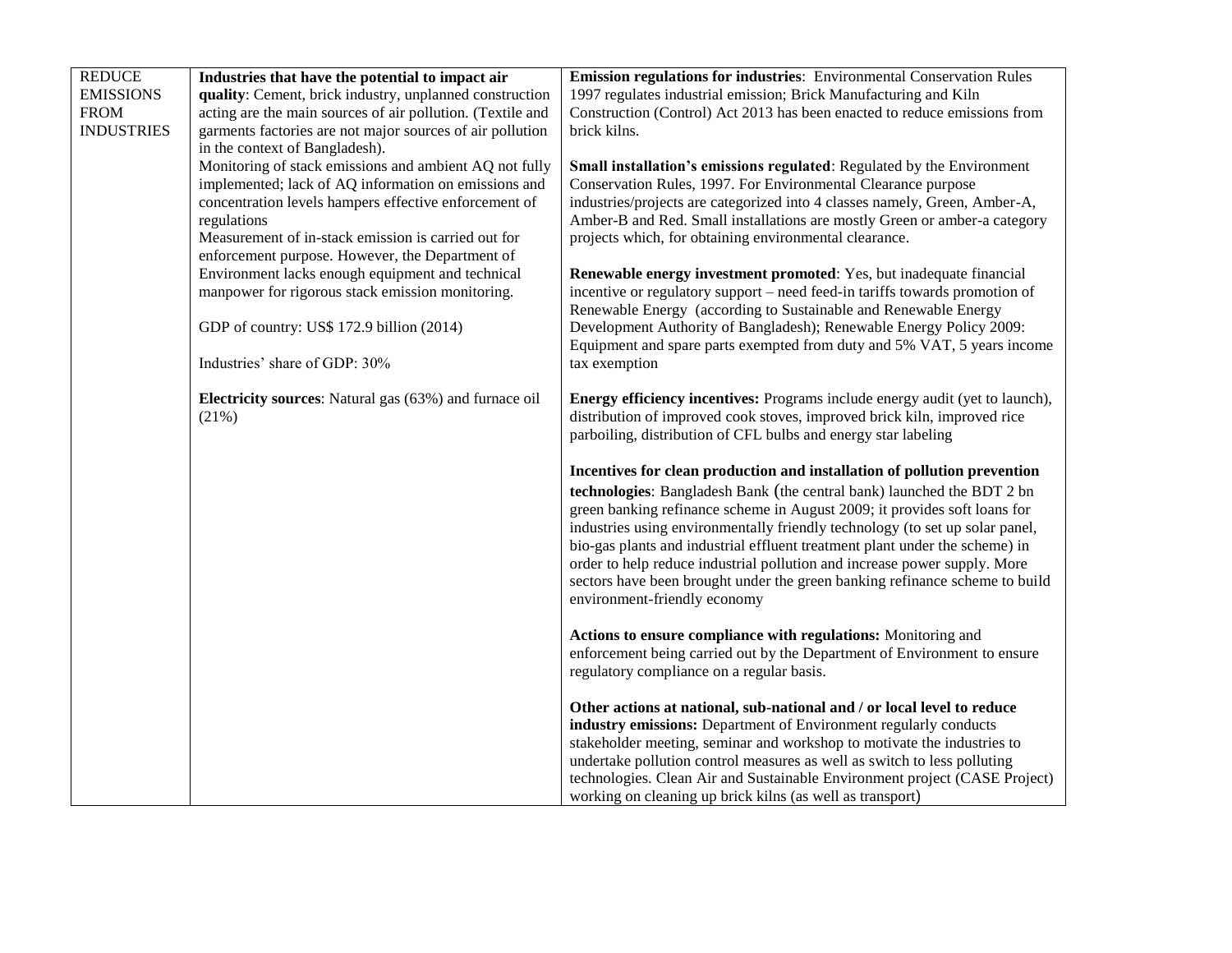| carry out this mandate is limited." (CAI-Asia)<br>46% of fleet is motorcycles; many are 2-stroke                                                                                                                                                                                                                         | Actions to expand, improve and promote public transport and mass<br>transit: Greater Dhaka Sustainable Urban Transport Project<br>Actions to promote non-motorized transport: Construction of 70km of<br>sidewalks with surface drainage and ancillary road improvements have been<br>completed by the Clean Air and Sustainable Environment project (CASE<br>Project).<br>Other transport-related actions: Electric rickshaws banned as they<br>consume electricity mainly through illegal connections; 2-stroke engines are                                                                                                                                                                                                                                                        |
|--------------------------------------------------------------------------------------------------------------------------------------------------------------------------------------------------------------------------------------------------------------------------------------------------------------------------|--------------------------------------------------------------------------------------------------------------------------------------------------------------------------------------------------------------------------------------------------------------------------------------------------------------------------------------------------------------------------------------------------------------------------------------------------------------------------------------------------------------------------------------------------------------------------------------------------------------------------------------------------------------------------------------------------------------------------------------------------------------------------------------|
| Outdoor, open burning: burning of municipal and<br>agricultural waste common<br>The Government of Bangladesh creates awareness of<br>harmful impacts of open burning.                                                                                                                                                    | banned in some cities<br>Legal framework: Bangladesh Environment Conservation Act, 1995 and<br>Environment Conservation Rules 1997 broadly cover the issue of open<br>burning.                                                                                                                                                                                                                                                                                                                                                                                                                                                                                                                                                                                                       |
| Dominant fuels used for cooking and space heating:<br>89% households use solid fuel, mostly wood,<br>agricultural wastes and cow dung (99% in rural areas,<br>60% in urban)<br>Impact: 49,000 deaths/year from indoor pollution<br>(9,400 from outdoor air pollution); 230 million cases of<br>respiratory diseases/year | Indoor air pollution regulated: Indoor air pollution is regulated by the<br>Bangladesh Labor Act 2006 covering mostly working condition of a premise<br>in general. However, this Act does not stipulate any specific standard of the<br>pollutant.<br>Promotion of non-grid / grid electrification: electrification rate 60%;<br>supply not reliable; Infrastructure Development Company Ltd (government<br>owned) has target to finance off-grid systems in rural areas<br>Promotion of cleaner cooking fuels and clean cook stoves: Bangladesh<br>Country Action Plan for Clean Cook stoves to distribute cook stoves to 30<br>million households by 2030. Govt of Bangladesh has financed 4.5million<br>USD to promote environment friendly clean cook stoves. Approximately 0.6 |
|                                                                                                                                                                                                                                                                                                                          |                                                                                                                                                                                                                                                                                                                                                                                                                                                                                                                                                                                                                                                                                                                                                                                      |